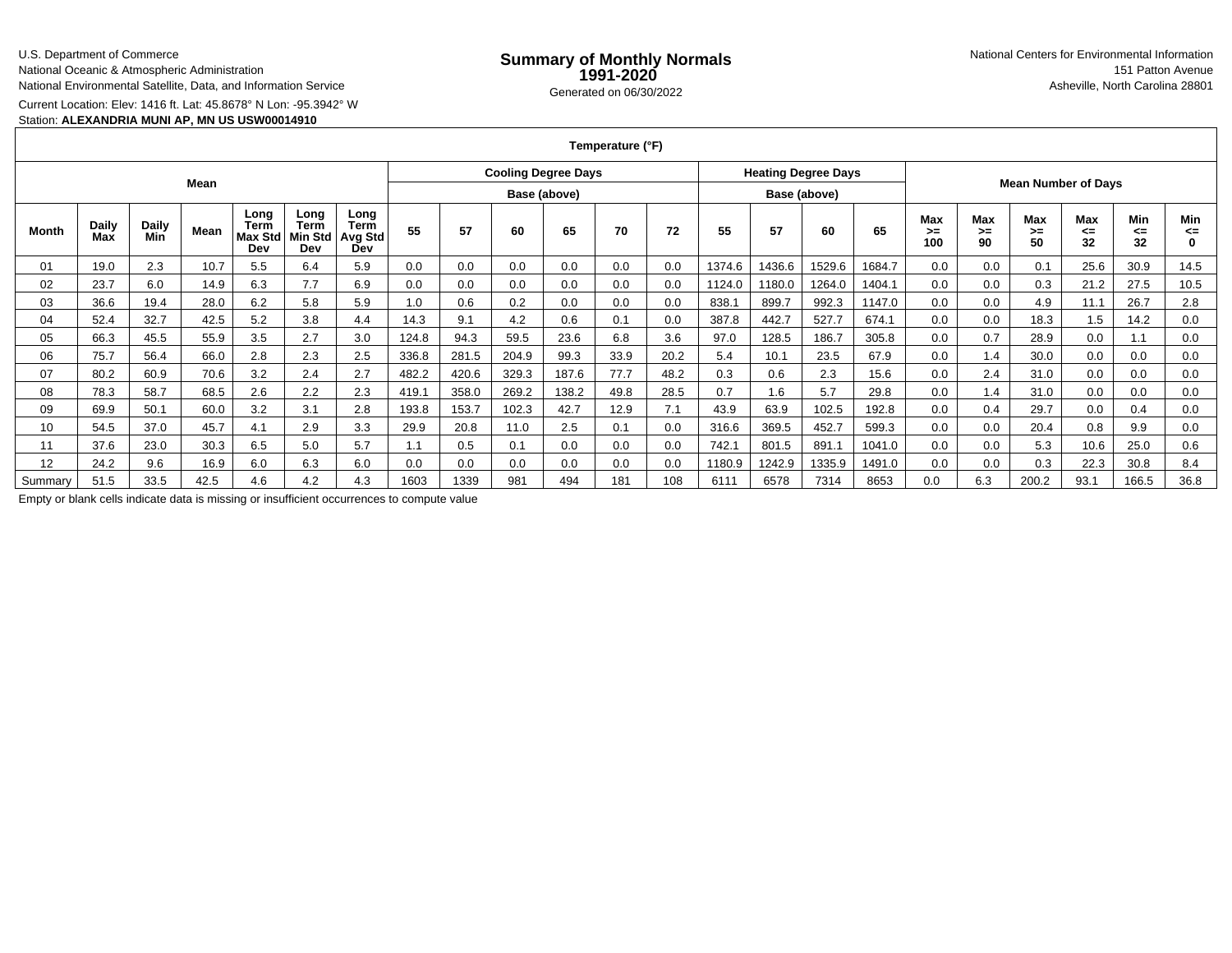U.S. Department of CommerceNational Oceanic & Atmospheric Administration

National Environmental Satellite, Data, and Information Service

e **Summary of Monthly Normals**<br> **1991-2020** 151 Patton Avenue **1991-2020** 1997-2020 e Generated on 06/30/2022 Asheville, North Carolina 28801 National Centers for Environmental Information151 Patton Avenue

Current Location: Elev: 1416 ft. Lat: 45.8678° N Lon: -95.3942° W

## Station: **ALEXANDRIA MUNI AP, MN US USW00014910**

# **Precipitation (in.)**

|         | <b>Totals</b> |           |           | <b>FIGUIPILATION</b> (III.)<br><b>Mean Number of Days</b> | <b>Precipitation Probabilities</b><br>Probability that precipitation will be<br>equal to or less than<br>the indicated amount |       |       |       |  |  |
|---------|---------------|-----------|-----------|-----------------------------------------------------------|-------------------------------------------------------------------------------------------------------------------------------|-------|-------|-------|--|--|
|         | <b>Means</b>  |           |           | <b>Daily Precipitation</b>                                | <b>Monthly Precipitation</b><br>vs. Probability Levels                                                                        |       |       |       |  |  |
| Month   | Mean          | $>= 0.01$ | $>= 0.10$ | $>= 0.50$                                                 | $>= 1.00$                                                                                                                     | 0.25  | 0.50  | 0.75  |  |  |
| 01      | 0.38          | 3.6       | 1.0       | 0.0                                                       | 0.0                                                                                                                           | 0.14  | 0.33  | 0.54  |  |  |
| 02      | 0.41          | 3.7       | 1.1       | 0.0                                                       | 0.0                                                                                                                           | 0.15  | 0.40  | 0.58  |  |  |
| 03      | 1.00          | 5.2       | 2.1       | 0.5                                                       | 0.1                                                                                                                           | 0.53  | 0.95  | 1.23  |  |  |
| 04      | 2.04          | 9.0       | 4.4       | 1.2                                                       | 0.3                                                                                                                           | 1.21  | 1.76  | 2.45  |  |  |
| 05      | 3.05          | 11.5      | 6.4       | 2.1                                                       | 0.4                                                                                                                           | 2.14  | 3.07  | 4.13  |  |  |
| 06      | 3.72          | 12.3      | 7.0       | 2.5                                                       | 0.8                                                                                                                           | 2.41  | 3.21  | 4.43  |  |  |
| 07      | 4.00          | 10.8      | 6.5       | 2.9                                                       | 1.0                                                                                                                           | 3.07  | 3.53  | 5.18  |  |  |
| 08      | 3.46          | 9.5       | 5.5       | 2.2                                                       | 0.8                                                                                                                           | 1.95  | 3.04  | 4.95  |  |  |
| 09      | 2.63          | 8.8       | 4.9       | 1.5                                                       | 0.6                                                                                                                           | 1.15  | 2.12  | 3.45  |  |  |
| 10      | 2.21          | 8.6       | 4.5       | 1.5                                                       | 0.4                                                                                                                           | 1.05  | 2.06  | 3.06  |  |  |
| 11      | 0.83          | 4.8       | 1.6       | 0.4                                                       | 0.1                                                                                                                           | 0.27  | 0.65  | 1.13  |  |  |
| 12      | 0.36          | 4.5       | 0.8       | 0.0                                                       | 0.0                                                                                                                           | 0.20  | 0.28  | 0.53  |  |  |
| Summary | 24.09         | 92.3      | 45.8      | 14.8                                                      | 4.5                                                                                                                           | 14.27 | 21.40 | 31.66 |  |  |

Empty or blank cells indicate data is missing or insufficient occurrences to compute value